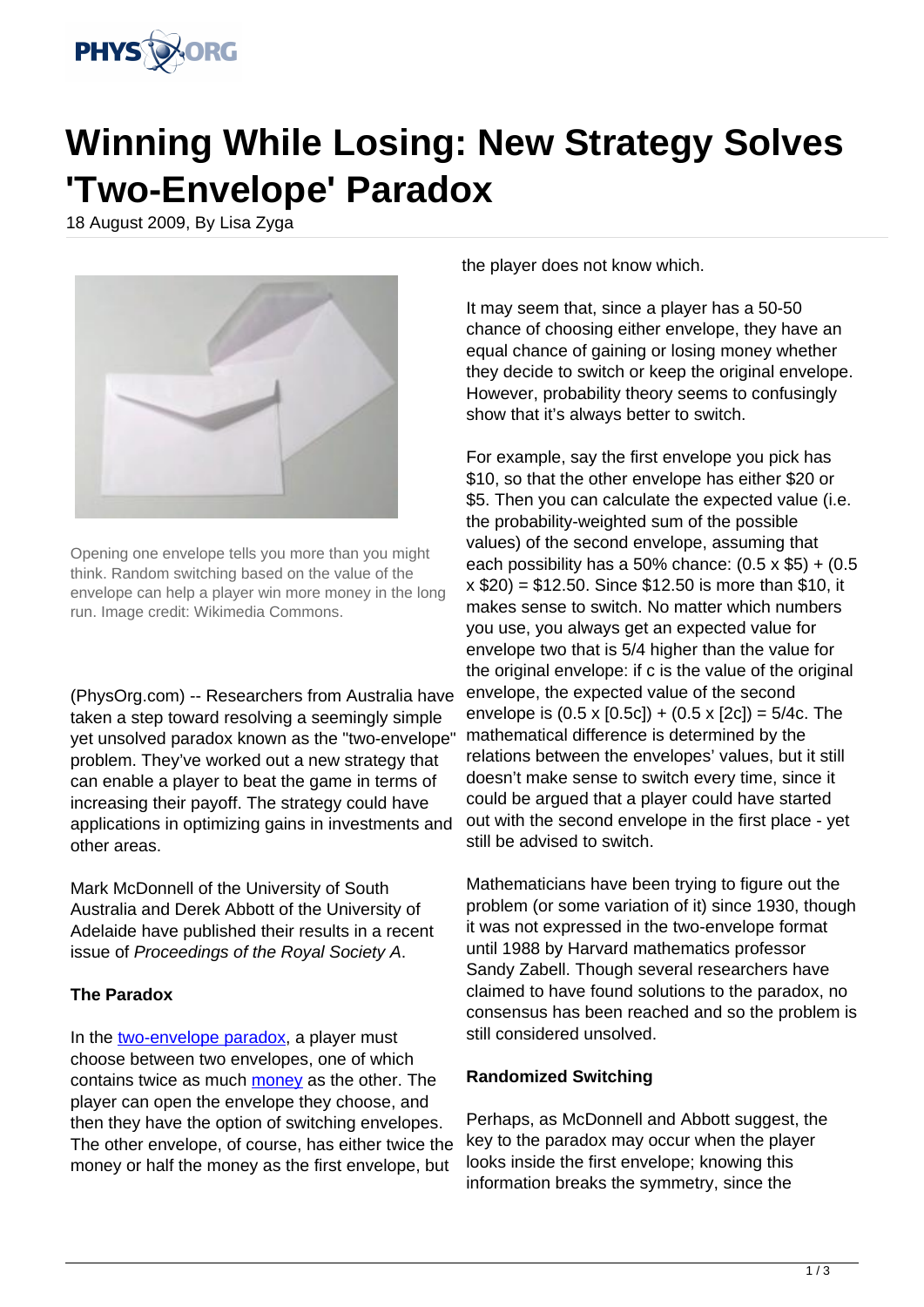

envelopes are not identical anymore. To demonstrate this idea, the researchers have worked out a formula that can increase a player's chance of picking the envelope with the greater amount of money, if played repeatedly.

The researchers named the new method Cover's strategy, since it originated with a suggestion by Stanford engineering professor Tom Cover during lunch. In the strategy, a player randomly switches envelopes with a probability that depends on the amount of money in the first envelope. The larger the amount, the less likely it is that a player should switch, even without knowing how high or low the values might be (the distribution). Over 20,000 simulations, this strategy increased a player's payoff compared with simple switching. The researchers also found that a deterministic switching strategy - where a player switches whenever the value of the first envelope is smaller than some predetermined threshold - also leads to a gain compared with never switching.

"The apparent paradox arose before because it didn't seem to make sense that opening an envelope and seeing \$10 actually tells you anything, and therefore it seemed strange that your expected value of winning is \$12.50 by switching," Abbott told PhysOrg.com. "But we resolve this by explaining it in terms of symmetry breaking. Before the envelopes are opened, the situation is symmetrical, so it doesn't matter if you switch envelopes or not. However, once you open an envelope and use Cover's strategy, you break that symmetry, and then switching envelopes helps you in the long run (with multiple plays of the [game](https://phys.org/tags/game/))."

The researchers explained that the strategy emerges from recent advances in two-state switching phenomena that are emerging in the fields of physics, engineering, and economics. For example, in stochastic control theory, random switching between two unstable states can result in market," Abbott explained. "However, it is a toy a stable condition.

"When I had lunch with Tom Cover in 2003 and he suggested that his strategy ought to work, I thought selling high. Both the two-envelope process plus he was nuts and refused to believe it," Abbott said. "It was that counterintuitive that I thought it was crazy. But I went back to Australia and slowly came interaction of asymmetry with randomness."

around to Cover's viewpoint after careful thought over the years. My expertise in Brownian ratchets was the key to me understanding the physical picture behind it."

As Abbott explained, a Brownian ratchet is a physical device that can organize random particles to flow in a particular direction. "The trick with a Brownian ratchet is that again it uses the idea of breaking symmetry," he said. "It is this idea that is behind the principle of the well-known 'Parrondo's paradox,' which shows that you can mix two losing games and yet win. This solution to the twoenvelope problem is a breakthrough in the field of Parrondo's paradox."

## **Winning While Losing**

Although a player can use the random switching strategy to win money when having prior knowledge of the statistical distribution of the envelopes' values, the significant point is that this knowledge isn't necessary. "What is surprising is that our analysis shows that you can always improve your gain using Cover's method with ignorance of the 'house limit' (the highest value of money allowed) and of the statistical distribution the numbers obey," Abbott said. "That is rather amazing. And the reason it is of importance is that engineers often have to consider what are called 'blind optimization' problems. And so our solution may stimulate new work in this area."

Another type of optimization method that shares similarities with the two-envelope problem is financial investing in the stock market. For instance, in "volatility pumping," switching between poor investments can result in winning an exponentially increasing amount of money.

"Volatility pumping is a 'toy model' that you can't use exactly in its present form on the stock model that illustrates underlying mechanisms that are useful. It suggests the power of changing your portfolio of stocks periodically, buying low and volatility pumping appear closely related to Brownian ratchet phenomena. They both exploit the